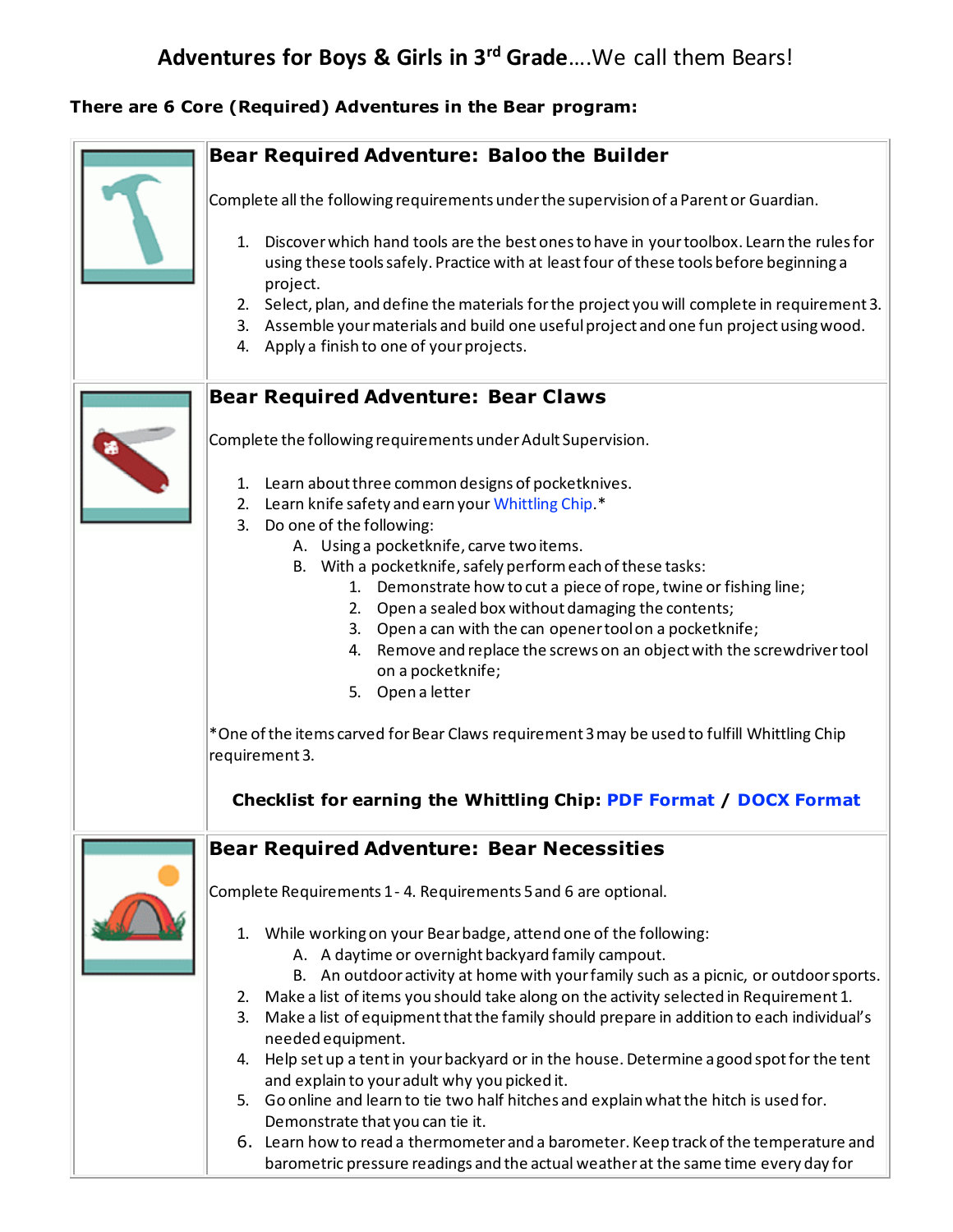| seven days if you have a thermometer, and barometer. If you don't have them, look up<br>the readings each day for your area online.                                                                                                                                                                                                                                                                                                                                                                                                                                                                                                                                                                                                                                                                                                                                                                                                                                                                                                                                            |
|--------------------------------------------------------------------------------------------------------------------------------------------------------------------------------------------------------------------------------------------------------------------------------------------------------------------------------------------------------------------------------------------------------------------------------------------------------------------------------------------------------------------------------------------------------------------------------------------------------------------------------------------------------------------------------------------------------------------------------------------------------------------------------------------------------------------------------------------------------------------------------------------------------------------------------------------------------------------------------------------------------------------------------------------------------------------------------|
| <b>Bear Required Adventure: Fellowship and Duty to God</b>                                                                                                                                                                                                                                                                                                                                                                                                                                                                                                                                                                                                                                                                                                                                                                                                                                                                                                                                                                                                                     |
| Complete the following requirements.                                                                                                                                                                                                                                                                                                                                                                                                                                                                                                                                                                                                                                                                                                                                                                                                                                                                                                                                                                                                                                           |
| Discuss with your parent, guardian, or other caring adult what it means to do your duty<br>1.<br>to God. Tell how you do your duty to God in your daily life.<br>2. Complete at least one of the following:<br>A. Identify a person whose faith you admire and discuss this person with your<br>family.<br>B. With a family member, discuss a place of worship or a spiritual community,<br>school, or community organization near you that puts into practice your ideals of<br>duty to God and strengthens your fellowship with others.<br>3. Complete at least one of the following:<br>A. Earn the religious emblem of your faith that is appropriate for your age, if you<br>have not already done so.<br>Make a list of things you can do to practice your duty to God as you are taught in<br>В.<br>your home or place of worship or spiritual community. Select two of the items<br>and practice them for two weeks.                                                                                                                                                   |
| Bear Required Adventure: Fur, Feathers, and Ferns<br>Complete Requirement 1 plus three others. Use the internet.<br>In your yard, identify any signs that any mammals, birds, insects, reptiles, or plants are<br>1.<br>living near the place where you live.<br>2. Visit one of the following online: A virtual tour of a zoo, wildlife refuge, nature center,<br>aviary, game preserve, local conservation area, wildlife rescue group, or fish hatchery.<br>Describe what you learned during your online visit.<br>Name one animal that has become extinct in the last 100 years and one animal that is<br>3.<br>currently endangered. Explain what caused their declines.<br>Observe wildlife from your home. Describe what you saw.<br>4.<br>5. Use a magnifying glass to examine plants more closely. Describe what you saw through<br>the magnifying glass that you could not see without it.<br>6. Learn about composting and how vegetable waste can be turned into fertilizer for plants.<br>7. Plant a vegetable, herb garden, or care for the plants in your home. |
| Bear Required Adventure: Paws for Action (Duty to Country)<br>Complete Requirement 1 plus two others from Requirements 2-4.<br>Learn about our nation's flag. Display it at home for one month. Say the Pledge of<br>1.<br>Allegiance and learn its meaning.<br>Do at least one of the following.<br>2.<br>A. Find out about two famous Americans. Share what you learned.<br>B. Find out where places of historical interest are located near your community,<br>town, or city. Visit one of them online and tell your adult what you learned.<br>3. Do at least two of the following.<br>A. Talk with a fire safety officer or law enforcement officer by phone. Find out<br>what skills the officers use to do their jobs. Ask questions that will help you learn<br>how to stay safe.                                                                                                                                                                                                                                                                                      |